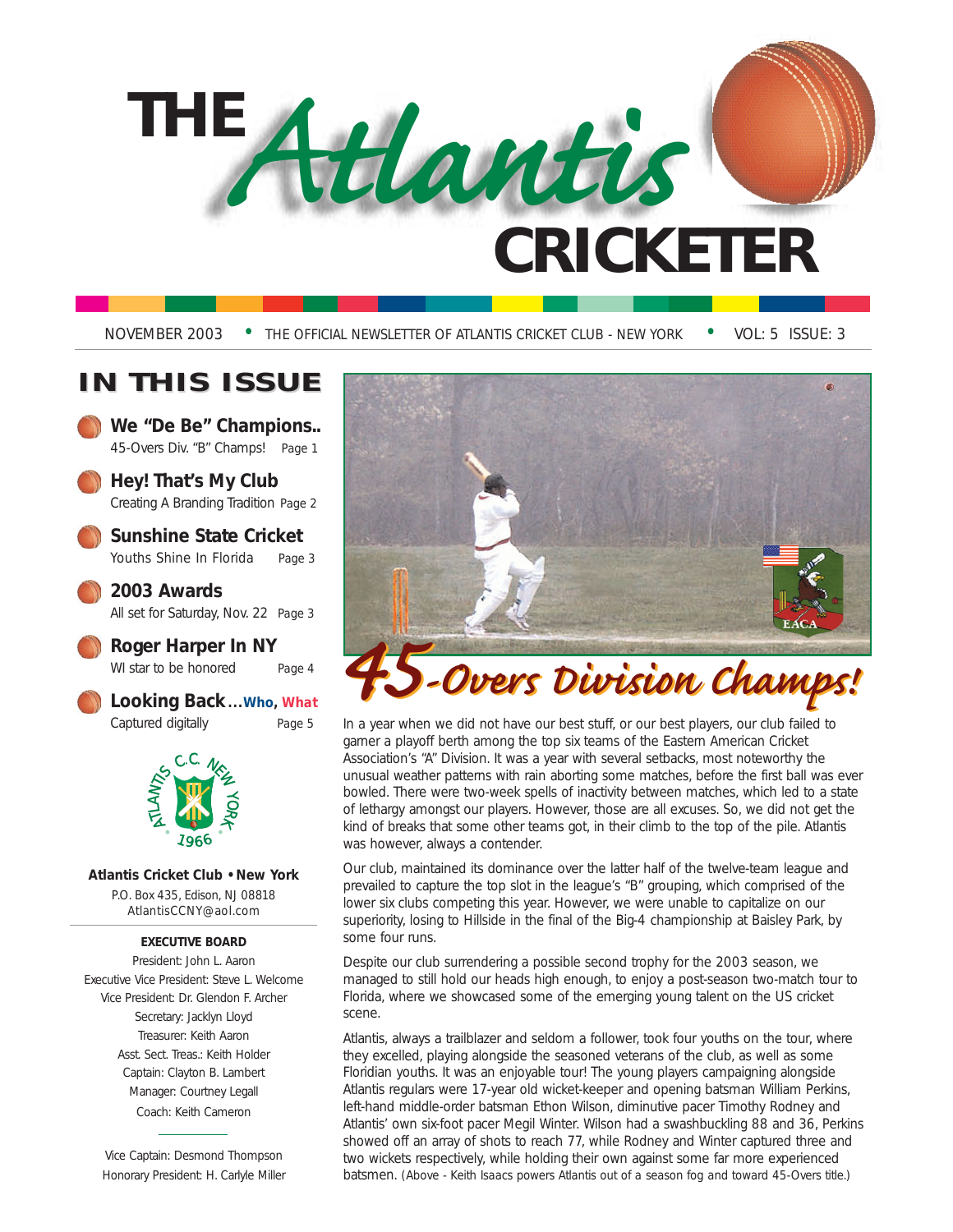### *A Message from Our President*

### **WAIT 'TILL NEXT YEAR?**

Sounds familiar? It's the old refrain for many a sport organization, coming off of a bad year. While, it's the battle cry of the daunted and defeated, it also serves as the catalyst song for change and the anthem of resolve to perform



in a much more creditable manner, when the next annual opportunity presents itself.

Our club is coming off of a disappointing year, but somewhere on the horizon and in our hearts, lie the belief that next year will be so much better.

#### **GUT CHECK**

Let's put some things in perspective here - our club is one year older and by extension, so are all of our players. In as much as one may contend that it also means the players are one year more matured, the bones and muscles have also been stretched for another year and does not necessarily snap back as quickly as they used to. Therefore, it behooves us to seriously consider the future of Atlantis in the cricketing arena. Because cricket is the core activity of our club, we must seek to attract fresh legs and stamina to our arsenal of players.

#### **TIMELY TRANSITION**

Many an organization experience some form of transition during its history. Our club is no different, so we must face reality and use this opportunity to make as progressive a transition as is possible. We must do so while we still have the minds of the more seasoned campaigners around to enlighten and coach the incoming breed of youngsters and Atlantis' future champions.

#### **MORE THAN JUST CRICKET**

I am extremely proud that we awarded seven monetary scholarships this year, as part of our "Shevonne Mentis Educational Scholarship Fund." Because, in addition to recruiting players, we must also recruit non-playing members, as Atlantis has something to offer each and every one -- as a part of our ongoing ideal to be*...more than just cricket!*

Best regards,

l plvn

John L. Aaron President

### Hey! That's My Club!

The members of our club should always be proud to "show its colors" by acquiring and displaying articles emblazoned with our organization's colors and logo icons. It is simply another way to recognize tradition and be recognized for such. We have an obligation to do both.



While limited supplies last, show your support for your club by purchasing a

folding chair, complete with "Atlantis" emblazoned in



urged to do so before the beginning of the 2004 season, so that you may have it in time for the first match.

CHAIR IN CARRYING CASE

Each chair comes with its own soft carrying bag for easy toting to and from games, your relative's bar-b-que or

across the country in the trunk of your car.

Made almost entirely of sturdy green canvas, the lightweight, yet very comfortable chair comes complete with a beverage cup holder that's built into the right armrest.

Each chair may be had for a small donation of \$20.

#### **Tee Times Up!**

Sorry folks. Our supply of Atlantis*...more than just cricket!* Tee Shirts were exhausted during our recent sojourn to Florida. However, our crack staff of designers are currently working on a new "Tee" for next summer. We are not sure whether it will have a theme or simply carry our club's logo. But whichever it is, it should be available late spring. So, please don't despair - another Tee shirt will soon be here.

Please let us know what other items should be carried as sale items by our club. We welcome suggestions and/or designs. This is your club - get involved in every aspect of its operations. Don't simply be vocal backbench members, spewing negative criticism.



Remember, there are talkers, doers, and supporters. Choose any two of the three, or step outside of the circle, because we intend to welcome only the positive thinkers, doers, and supporters in 2004.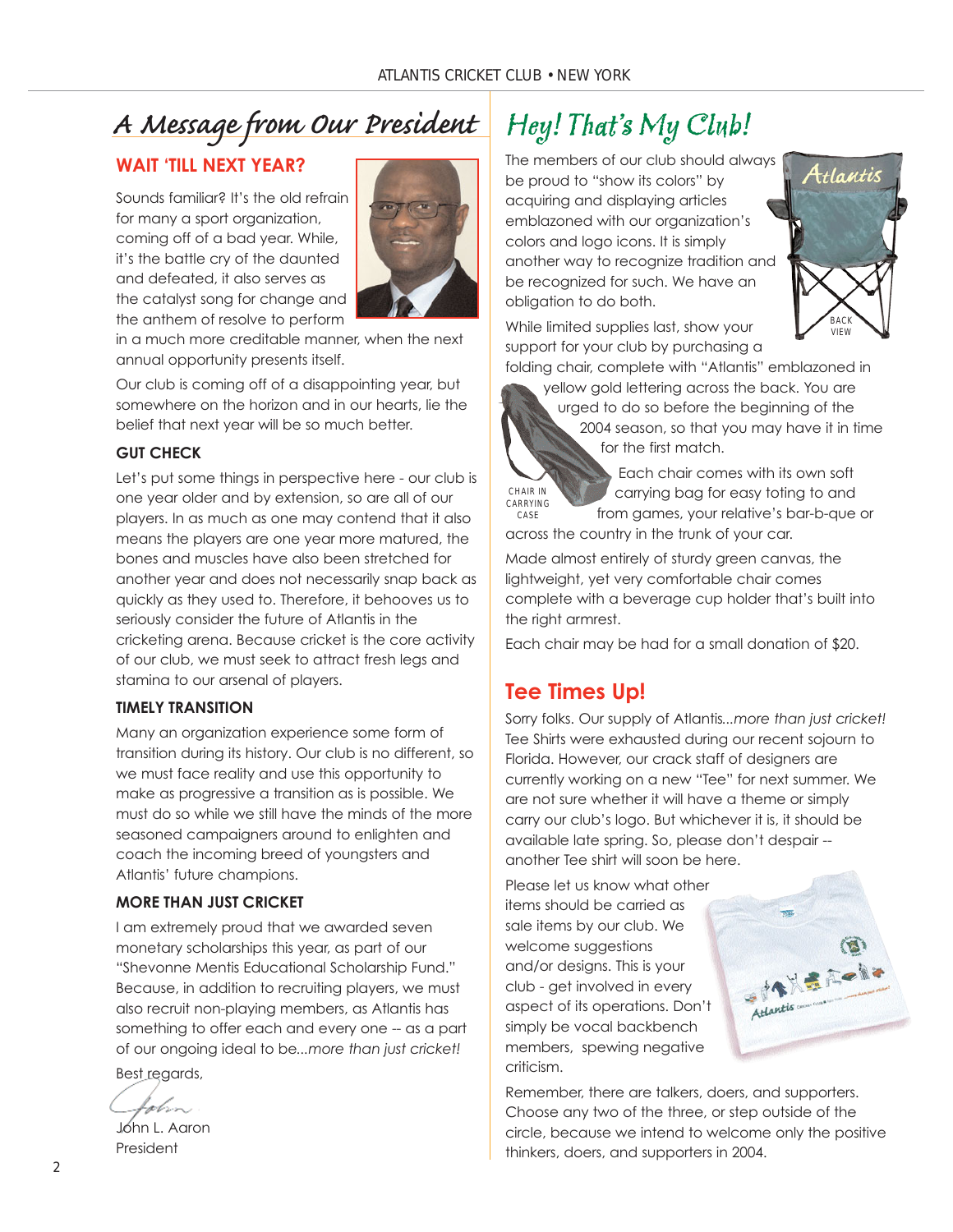### *Florida...Sunshine, Y Florida...Sunshine, Youths and 2003 A ouths and 2003 Awards*

### *Invited Youths Shine In Sunshine State*

Following the conclusion of our 2003 season, our club invited three youths who had recently participated in a New York Cricket Junior Youth Development Program tour of Guyana.

The three teenagers, Ethon Wilson, Timothy Rodney and William Perkins were joined by Atlantis' own sixfoot pacer Megil Winter and traveled to Florida with the senior Atlantis team for two matches. One



Youth Players (l to r) Megil Winter, Timothy Rodney, William Perkins and Ethon Wilson

match was played in Orlando against Pine Hills Cricket Club and the other in Fort Lauderdale against Miramar Masters Cricket Club. The young men all excelled, returning exciting and rewarding performances, as Atlantis handily defeated the opposition in both games.

Some highlights of the youngsters' performances with the blade were contributions of 88 and 36 from left-hander Ethon Wilson and 12 and 77 from the right-handed wicket-keeper William Perkins. Timothy Rodney grabbed three wickets, showcasing remarkable speed for someone of his diminutive stature, while Megil Winter snatched two wickets.

### *Awards Dinner - Sat. November 22nd*

This year's Awards Dinner a& Dance promises to be

an exciting event, with Roger Andrew Harper as the main cricketing honoree. However, former club members George "Charlie Hustle" Williams and Gerald "Johnno" Johnson, are also being honored for their cricketing and other contributions to our club.



George Williams

George Williams, an ardent fisherman

is also an accomplished guitar player, who enjoys the guitar classics as well as "some good 'ole time Dave

Martin and the Tradewinds tunes" according to the former all-rounder, who's recuperating from a tennis related knee injury.

Gerald Johnson, a former Guyana Police Officer was well known for his tidy bowling spells, which yeilded little or no runs. The tall greying Johnson, familarily called "Johnno" by his peers, remembers and misses his playing days with Atlantis.



Gerald Johnson

In addition to the two aforementioned players, our club will also bestow honorary lifetime memberships upon Claudette Benn and Aubrey and Joan Mentis, ardent Atlantis supporters, for their invaluable contributions to our club throughout the years.

### *...and The 2003 Performance Winners Are...*

This year's awards dinner will see individual performance awards being distributed to those players who have made outstanding contributions during the 2003 season.

As of press time, the leading contenders for awards were Haseeb "Fezo" Sheriff, Keith Isaacs, Bill White, and Colin

Sandy. Cricketing Committee Chairman Keith Cameron was keeping a very tight lid on the final list of performance awardees.

No awards were distributed in 2002, because our club aborted the season, due to "ungentlemanly conduct" by the League's executive committee. This year with a new executive committee led by Zaman Juman, the EACA successfully completed its 2003 season with all championships matches completed.

Atlantis would like to acknowledge the Herculean task



*EACA SecretaryAlston Bacchus (right) hands over 45-overs prize check to Actg. Atlantis Capt. Bill White.*

undertaken and accomplished by the Juman-led team, especially Secretary Alston Bacchus. The association's Secretary has set the performance bar exceptionally high. His timely and effective communications were the keys to holding the season and the league together. Kudos...to Alston!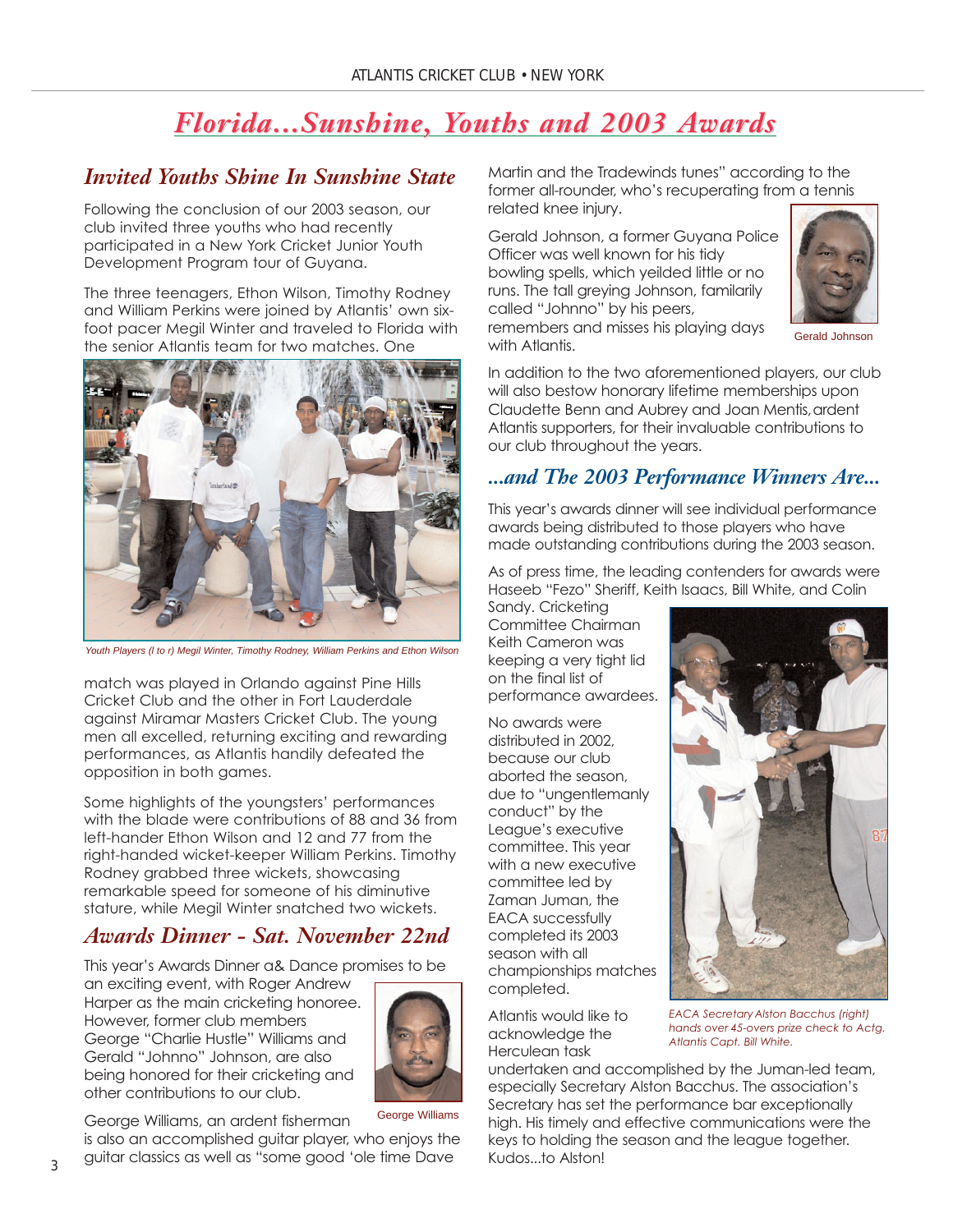### *Roger Harper Ar Roger Harper Arrives In New Y rives In New York For Atlantis A ork For Atlantis Award*

### *Former West Indies Coach To Receive Club's Honorary Lifetime Membership Award*

Former Guyana Captain and West Indies Test Player and Coach Roger Andrew Harper arrived in New York at 2:30am on Wednesday, November 19, in preparation for our club's 37th Annual Awards Dinner & Dance set for Saturday, November 22 at the elegant Chateau Royale.

President John Aaron, Awards Dinner Chairman and

EVP Steve Welcome, VP Glendon Archer and Treasurer Keith Aaron, were on hand to meet Roger at JFK. An exhausted Roger Harper was soon after whisked away to his temporary place of abode by VP Glendon Archer.

A press conference and cocktail reception is scheduled for Thursday, November 20, 2003 at JRG Fashion Café Restaurant & Bar at 177 Flatbush Avenue, Brooklyn. This is an ideal opportunity for members of our club and a few invited guests to rub shoulders with the former West Indies coach. The reception is 7:00pm - 9:00pm.

Harper, who until recently was the Head Coach of the West Indies team under the captaincy of Carl Hooper, is

now heading the West Indies Shell Cricket Academy out of Grenada. Known for his athletic fielding abilities more so than his batting or bowling, Roger Harper was referred to, "as easily the best qualified, experienced and "ready" person to be the West Indies coach," by cricket commentator and fellow West Indies player Colin Croft, at the time of Harper's appointment to the West Indies coaching position.

Unfortunately, as Harper's contract with the West Indies Cricket Board neared completion, with no consideration for a continuation on the sides of both parties, it was rumored that the coach did not enjoy the full support and respect of all the West Indies players under his charge. Roger Harper would later be quoted as saying that the ugly monster of insularity was still evident in West Indies cricket. The former Guyana, Northamshire and Central Lancashire all-rounder, has however pledged his solid support behind the development of West Indies cricket, especially among the youths of the region.

Our club extends a warm and hearty welcome to twinned Demerara Cricket Club (DCC) Member Roger Andrew Harper, to New York. We feel that the New York cricketing community should also give a warm welcome to the former USA cricket coach, and



Roger Harper (2nd from right) is greeted at JFK International Airport by (l to r) Glendon Archer, Keith Aaron and Steve Welcome

someone who the organizers of the Junior Youth Development Cricket Program in New York should tap into for coaching assistance.

### *Atlantis Setting Sights To Cross The Atlantic*

Our club, through the efforts of Vice President Glendon Archer has made tentative arrangements to travel to London, England next summer for a short four-match ten days tour, in and around the City of London, as well as the University of Sheffield.

The details relating to the proposed tour will be announced shortly through our club's Cricketing Committee.

So far it appears that the most convenient dates are the last two weeks in August 2004. We urge those interested members and supporters to stay tuned for more details.